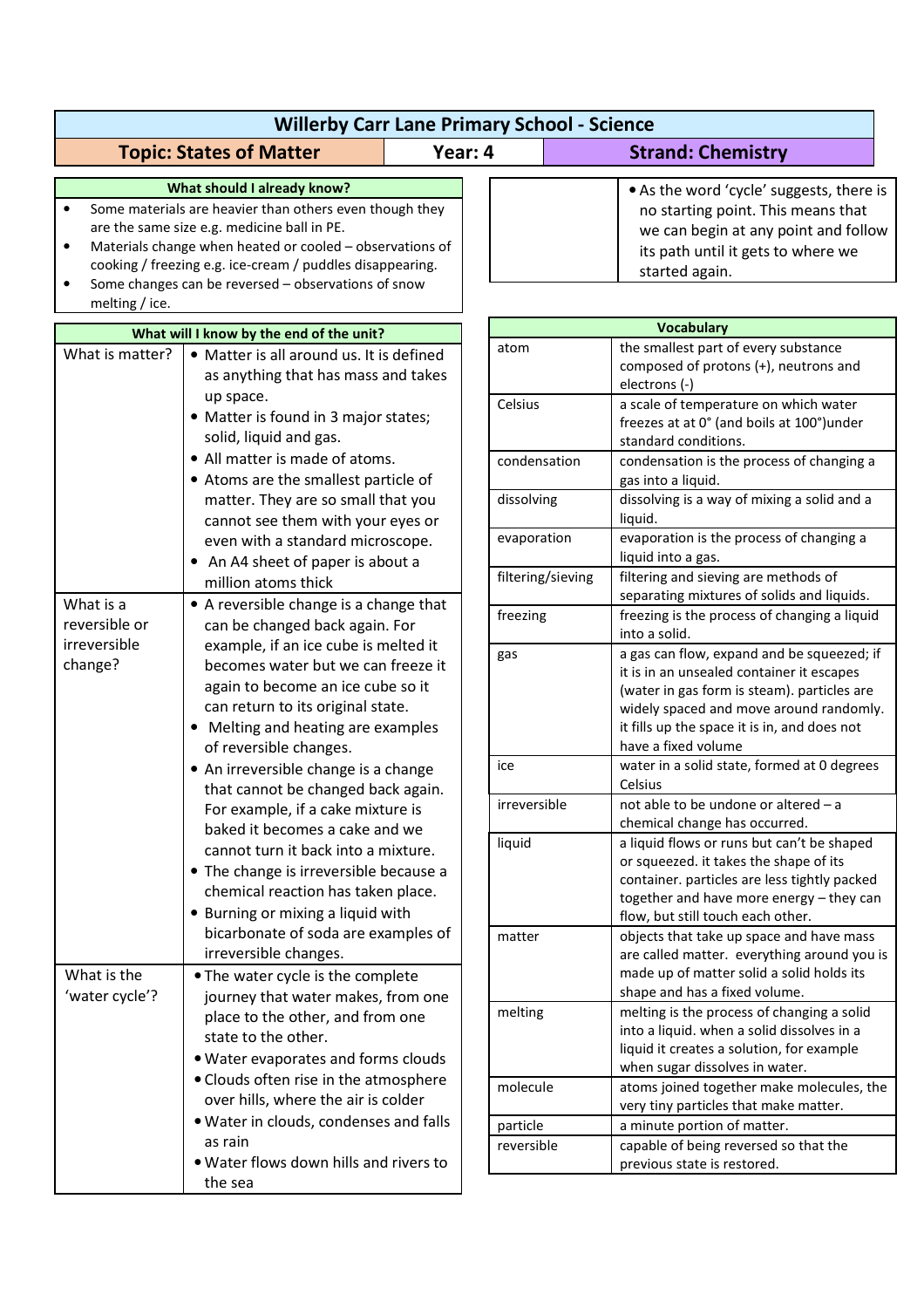| solid | a solid holds a firm and stable in shape; not |
|-------|-----------------------------------------------|
|       | liquid or fluid. particles are packed tightly |
|       | I together in a regular pattern.              |

| temperature  | the degree or intensity of heat present in a                             |  |  |
|--------------|--------------------------------------------------------------------------|--|--|
|              |                                                                          |  |  |
|              | substance or object and shown by a<br>thermometer or perceived by touch. |  |  |
| water vapour | water becomes a gas (water vapour) at 100                                |  |  |
|              | degrees Celsius                                                          |  |  |

## **Investigate!**

- How molecules differ between solids, liquids and gases dance.
- Effects of heat
	- o reversible (chocolate) measure the temperature at which changes take place.
		- o irreversible (biscuits)
- Effect of cooling water / ice measure the temperature at which changes take place.
- What happens to steam when it cools?
- Investigate the water cycle by creating and observing a cycle.

## **Common misconceptions**

Some children may think:

- 'solid' is another word for hard or opaque
- solids are hard and cannot break or change shape easily and are often in one piece
- substances made of very small particles like sugar or sand cannot be solids
- particles in liquids are further apart than in solids and they take up more space
- when air is pumped into balloons, they become lighter
- water in different forms steam, water, ice are all different substances